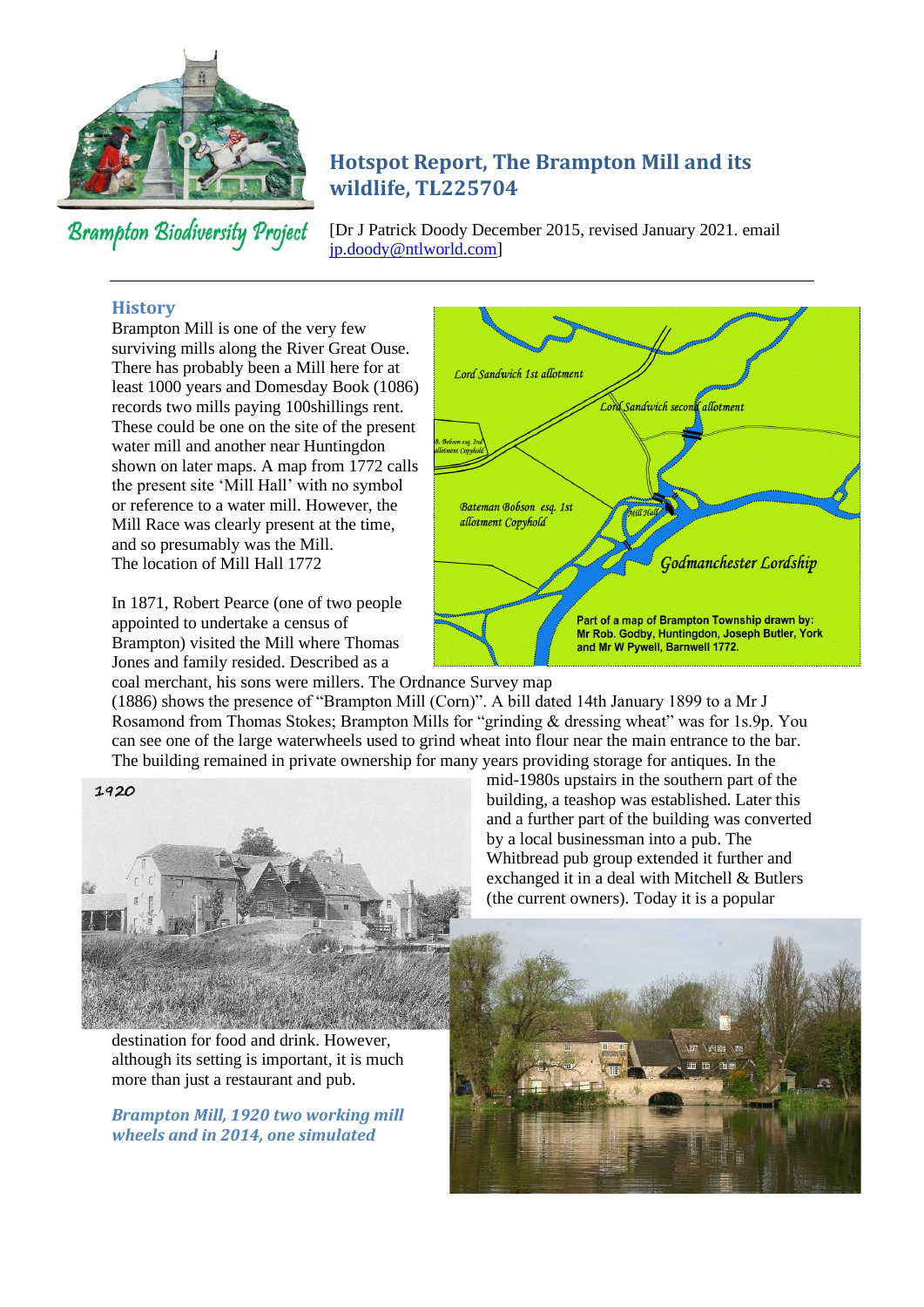#### **Wildlife**



In summer as you walk over the bridge you may well see Grey Wagtail flitting between the river and its traditional nesting site near the water wheel. The walls near the wheel also have Hart's Tongue Fern a plant much commoner in the moist west of the country, but relatively uncommon in Cambridgeshire.

## *Grey wagtail with food for its young*

If you are dining on the back (or front) patio look out for the blue flash as a **Kingfisher** flies by. Summer visitors from Africa, **Reed Warblers** can also be seen climbing the

stems of the reed where they make their nests. At dusk in summer months, you may also see bats leaving the roof to forage for insects amongst the trees and along the river.

### *A Kingfisher viewed from the front patio*

On the river, you may also see **Cormorants**. **Herons** stand statue-like waiting for a frog or fish to come within range. In summer, common terns can be seen flying over the water and diving for fish. **Swallows** swoop to their nests under the bridge and **House Martins** are frequent visitors.





*Cormorant trying to swallow a rather large Pike (it failed, and the Pike got away)*